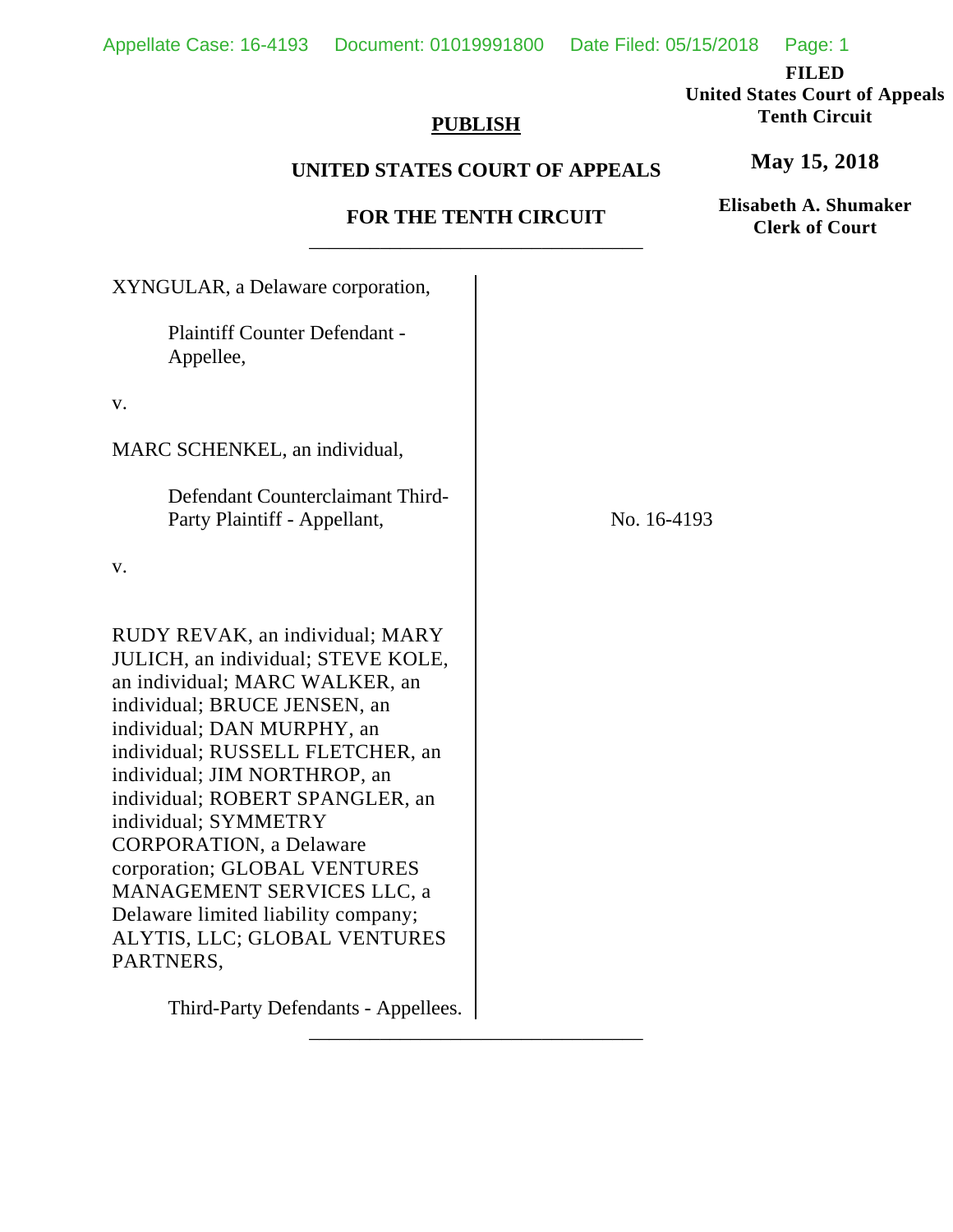# **Appeal from the United States District Court for the District of Utah (D.C. No. 2:12-CV-00876-RJS-PMW)**

\_\_\_\_\_\_\_\_\_\_\_\_\_\_\_\_\_\_\_\_\_\_\_\_\_\_\_\_\_\_\_\_\_

Stephen Q. Wood (Mary Anne Q. Wood, with him on the briefs), Wood Balmforth LLC, Salt Lake City, Utah, for Defendant Counterclaimant Third-Party Plaintiff - Appellant.

Mark F. James, Hatch, James & Dodge, P.C., Salt Lake City, Utah (Mitchell A. Stephens and Justin L. James, Hatch, James & Dodge, P.C., Salt Lake City, Utah, with him on the brief for Plaintiff Counter Defendant-Appellee, and Stephen E. W. Hale, Laura G. Kennedy, Matthew J. Ball, and Rita M. Cornish, Parr Brown Gee & Loveless, P.C., Salt Lake City, Utah, with him on the briefs, for Third-Party Defendants - Appellees), for Plaintiff Counter Defendant-Appellee.

\_\_\_\_\_\_\_\_\_\_\_\_\_\_\_\_\_\_\_\_\_\_\_\_\_\_\_\_\_\_\_\_\_

\_\_\_\_\_\_\_\_\_\_\_\_\_\_\_\_\_\_\_\_\_\_\_\_\_\_\_\_\_\_\_\_\_

\_\_\_\_\_\_\_\_\_\_\_\_\_\_\_\_\_\_\_\_\_\_\_\_\_\_\_\_\_\_\_\_\_

Before **BRISCOE**, **SEYMOUR**, and **LUCERO**, Circuit Judges.

**LUCERO**, Circuit Judge.

Marc Schenkel appeals the dismissal by the district court of his claims against Xyngular Corporation and various third parties as a sanction for abuse of what he claims was pre-litigation discovery. Because we have not previously decided whether pre-litigation conduct that did not give rise to the substantive claims in a case is sanctionable by dismissal of a party's claims, the issue remains an open question in our circuit. We conclude that termination sanctions are permissible when pre-litigation conduct is aimed at manipulating the judicial process and is unrelated to the conduct that gave rise to the substantive claims in a case. Because the district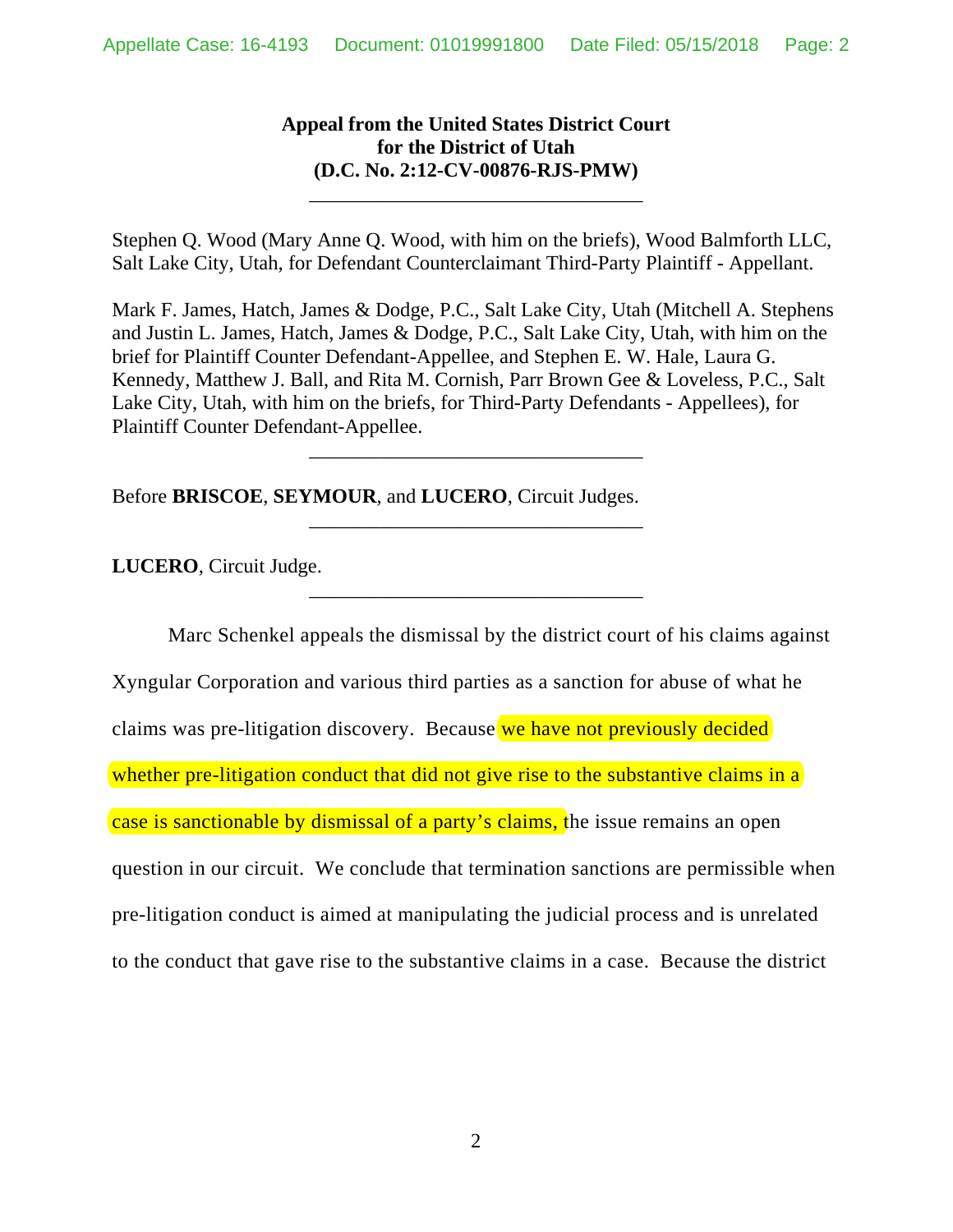court did not abuse its discretion in concluding that these conditions were met in the present case, we exercise jurisdiction under 28 U.S.C.  $\S 1291^1$  and affirm.

**I** 

Xyngular Corporation, a marketing company, was formed in 2009. Schenkel worked at Xyngular from the company's inception, performing various services in exchange for an ownership interest. In 2010, the relationship between Schenkel and Xyngular's directors soured. Schenkel believed the company was paying excessive amounts to Symmetry and Global Ventures Management Services ("GVMS"), $^2$  two entities that were owned by the Xyngular directors and performed certain services for Xyngular. Believing that these activities amounted to illegal self-dealing, Schenkel sent Xyngular a demand letter on September 1, 2011, in which he asked the Board of Directors to investigate. He also requested that the Board pursue claims against certain Xyngular employees for misappropriation of corporate assets, corporate waste, self-dealing, and usurpation of corporate opportunities. Between mid-2010 and mid-2011, Schenkel asked Ian Swan, who was a Xyngular shareholder and IT consultant at GVMS, to gather documentation regarding the suspected self-dealing and the number of shares to which Schenkel was entitled. In October 2011, Swan began to provide Schenkel with the requested documents.

 $\frac{1}{1}$ <sup>1</sup> Pursuant to Rule 54(b), the district court entered final judgment on Schenkel's counterclaims and third-party claims, permitting Schenkel to appeal its interlocutory ruling and staying the remaining proceedings pending this appeal.

<sup>&</sup>lt;sup>2</sup> GVMS has since changed its name to Altyis.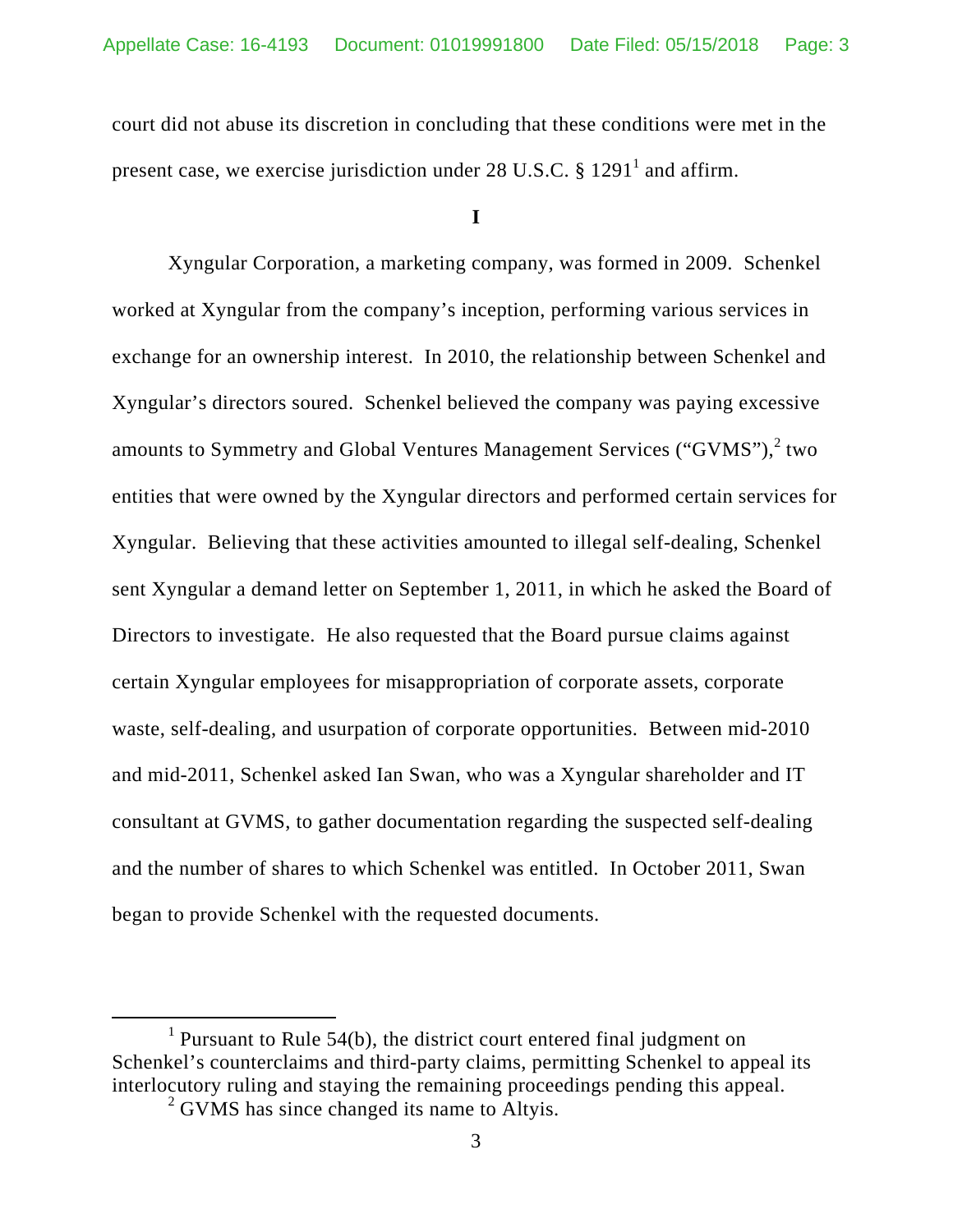On September 13, 2012, Xyngular filed suit against Schenkel, seeking a declaratory judgment that he was entitled to only two thousand shares and that his position as Master Distributor was terminated along with any accompanying rights. Xyngular also alleged that Schenkel committed corporate waste and misappropriated corporate resources. Schenkel responded by asserting a number of counter-claims and third-party claims. He argued that he was entitled to 2,600 shares, a permanent seat on Xyngular's Board of Directors, and a non-terminable position in Xyngular's distribution chain. He also alleged that Xyngular's directors had engaged in selfdealing, concealed the presence of lead in the company's products, and perpetuated sales tax fraud committed by Symmetry. Schenkel attached several documents he received from Swan as exhibits to his original answer, counter-claim, and third-party complaint.

Schenkel subsequently sought a temporary restraining order ("TRO") to restore his ownership interest, restore his seat on the Board of Directors, and prevent the Xyngular directors from looting the company. During a hearing on the TRO request, Xyngular's counsel questioned the propriety of Schenkel's receipt of documents from Swan. Xyngular later moved for terminating sanctions,<sup>3</sup> alleging that Schenkel encouraged Swan to steal documents belonging to Xyngular, Symmetry, GVMS, and others. Xyngular argued that many of these documents were

 $\frac{1}{3}$  $3$  Specifically, Xyngular asked the court to dismiss Schenkel's claims with prejudice. We refer to such a remedy as a "terminating sanction." See Conn. Gen. Life Ins. Co. v. New Images of Beverly Hills, 482 F.3d 1091, 1096 (9th Cir. 2007).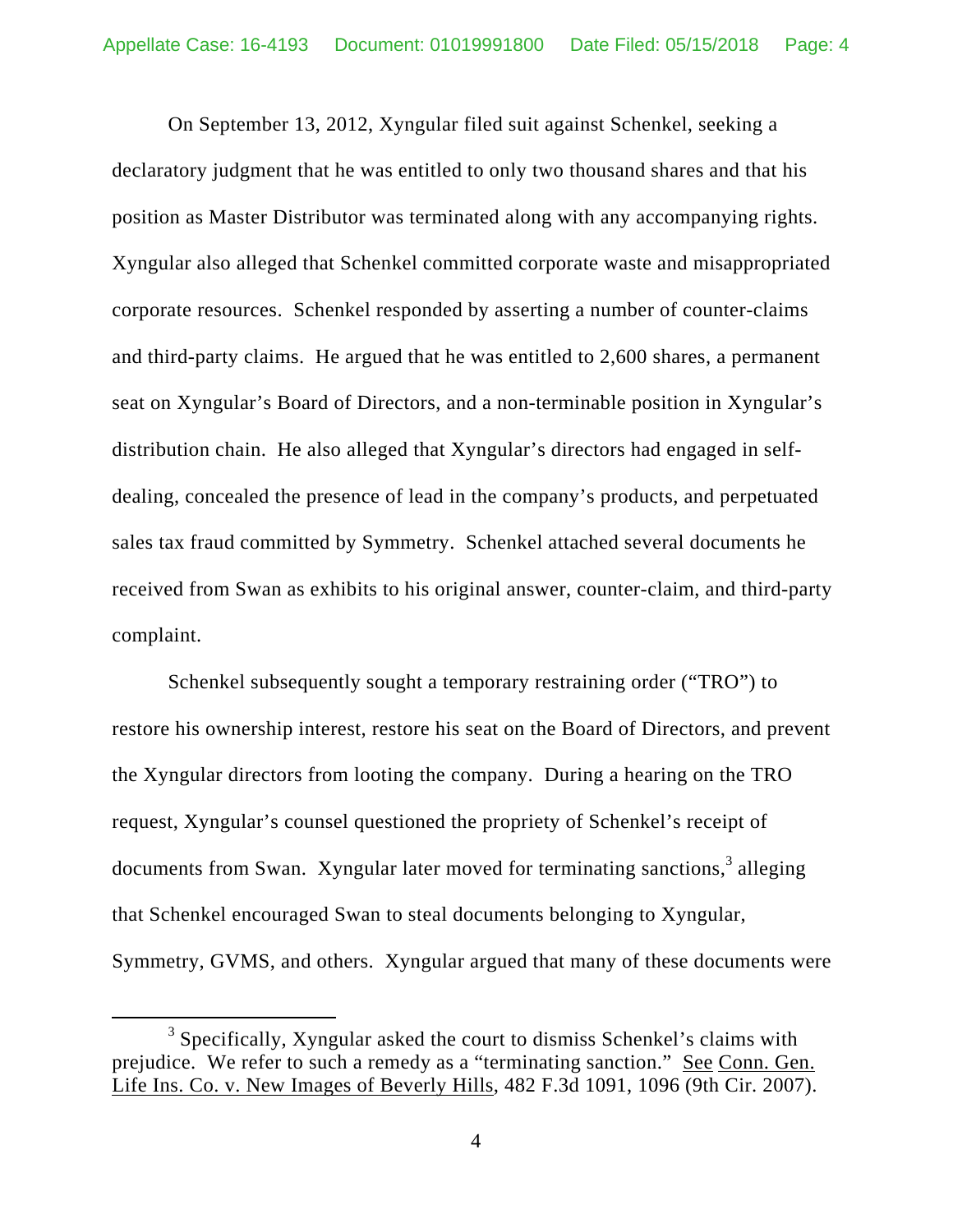kept on GVMS servers, which made Schenkel's use of them in seeking a TRO improper. Schenkel responded that Swan was authorized to access the documents, that Swan gave the documents to Schenkel voluntarily, and that Schenkel intended to use them to blow the whistle<sup>4</sup> on Xyngular's directors—not for the purpose of litigation. He further alleged that Xyngular had spoliated evidence and retaliated against him for whistleblowing. After the court allowed additional discovery, both parties filed cross-motions for terminating sanctions.

The district court denied Schenkel's motion. As to Xyngular's motion, the court found that Schenkel encouraged Swan to remove documents from GVMS's servers and then collected, reviewed, and used those documents in support of his claims. It further found that the documents belonged to Xyngular, GVMS, Symmetry, and various other companies. The court noted that although Swan had authorization to access the GVMS servers on which the documents were stored, there was no evidence that Swan had authority to remove the documents, possess them, or give them to third parties. Even though Schenkel's conduct occurred before litigation officially began, the court determined he had obtained the documents in anticipation of litigation and used them to support his claims. It also held that, as a Xyngular shareholder, Schenkel was not entitled to receive the documents in the manner he did because he did not use the proper procedure to inspect the company's

 $\frac{1}{4}$ <sup>4</sup> Schenkel reported what he believed to be the Xyngular directors' illegal conduct to the FBI and handed over some of the documents to the agency. Additionally, Schenkel spoke with the IRS and Santa Clara County Tax Assessor about a tax fraud scheme the Xyngular directors were allegedly employing.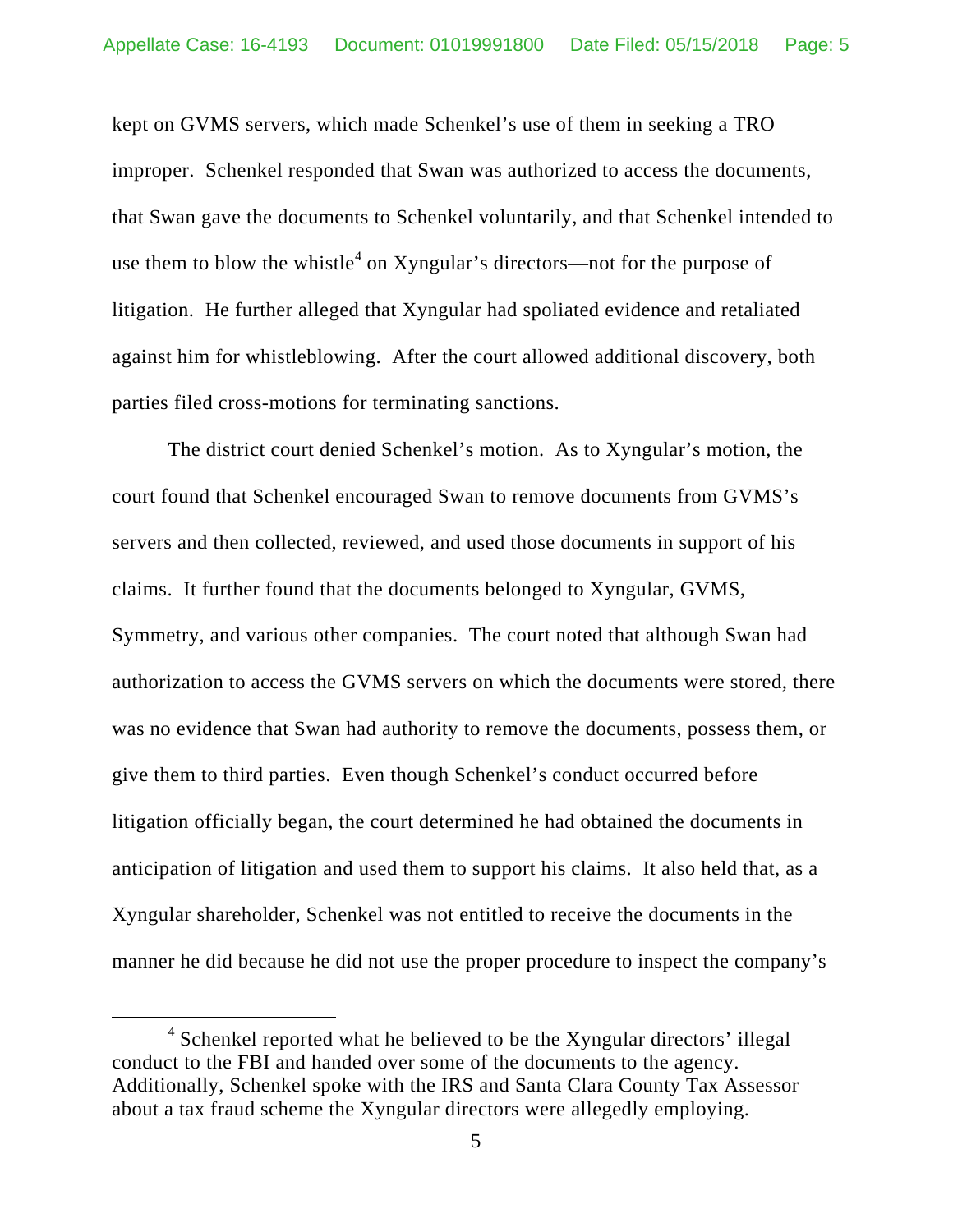books and records. Finally, the court concluded that Xyngular had met its burden in showing that Schenkel acted willfully, in bad faith, and with fault. It dismissed Schenkel's claims without entering default against Schenkel on Xyngular's claims. Additionally, the court excluded the documents Schenkel obtained from Swan from evidence and awarded Xyngular and the third parties their costs and fees in bringing the sanctions motions. Schenkel timely appealed.

### **II**

Schenkel first argues that the district court exceeded its inherent powers by imposing sanctions for pre-litigation conduct. He largely relies on our decision in Towerridge, Inc. v. T.A.O., Inc., 111 F.3d 758 (10th Cir. 1997), for the proposition that a district court has inherent authority to sanction only: (1) "bad faith occurring during the course of litigation that is abusive of the judicial process" and (2) "bad faith in bringing an action or in causing an action to be brought." Id. at 768 (quotation omitted).

"We review a court's imposition of sanctions under its inherent power for abuse of discretion." LaFleur v. Teen Help, 342 F.3d 1145, 1149 (10th Cir. 2003) (quotation omitted). "An abuse of discretion occurs when the district court bases its ruling on an erroneous conclusion of law or relies on clearly erroneous fact findings." Ashby v. McKenna, 331 F.3d 1148, 1149 (10th Cir. 2003) (quotation omitted). In concluding that Schenkel's conduct was sanctionable, the district court considered not only Schenkel's misappropriation of Xyngular's documents, but also his use of them in anticipation of litigation and during the litigation itself. We agree that under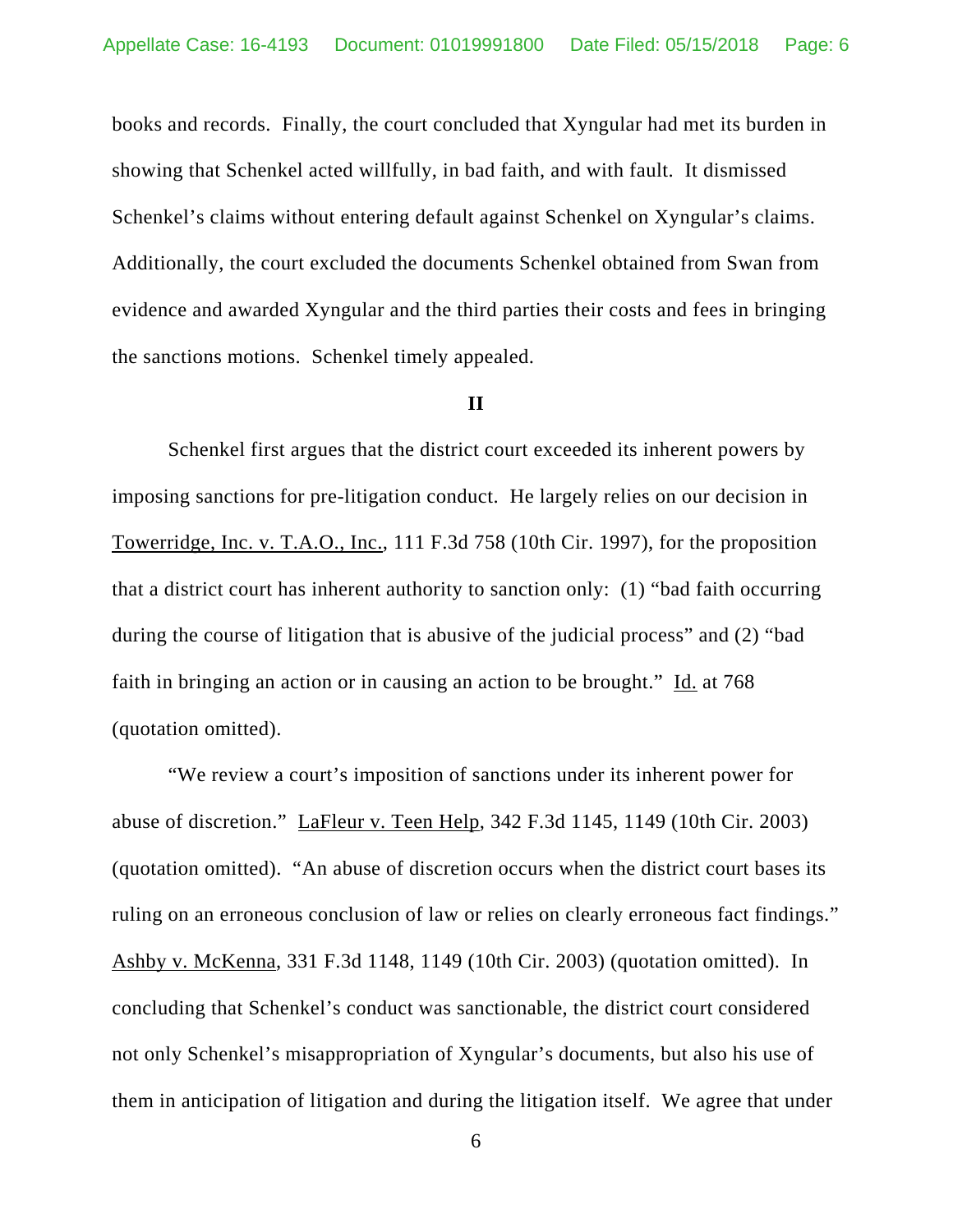Towerridge, a court may exercise its inherent powers to sanction bad-faith conduct that abuses the judicial process, including pre-litigation acts that directly affect a lawsuit.

While not addressing pre-litigation conduct per se, the Supreme Court has held that "[a]s long as a party receives an appropriate hearing . . . the party may be sanctioned for abuses of process occurring beyond the courtroom." Chambers v. NASCO, Inc., 501 U.S. 32, 57 (1991). Although we held in Towerridge that "an award of attorneys' fees may not be premised solely on prelitigation conduct," we observed that the bad faith at issue in that case "lay solely in [defendant]'s prelitigation acts which gave rise to [plaintiff]'s substantive claim." Towerridge, 111 F.3d at 765, 768. By contrast, Schenkel's misconduct was not the basis for Xyngular's original suit, which stemmed from contractual disputes between the parties. Instead, the misconduct centered on his method of gathering evidence related to those substantive claims. Although it took place before litigation began, Schenkel's misconduct was intended to improperly influence the judicial process.<sup>5</sup>

Our sibling circuits have affirmed terminating sanctions where bad faith prelitigation conduct extended into court proceedings. See, e.g., Eagle Hosp. Physicians, LLC v. SRG Consulting, Inc., 561 F.3d 1298, 1307 (11th Cir. 2009) (affirming a sanction of dismissal for a party whose "ongoing ability to intercept

 $\frac{1}{5}$  $<sup>5</sup>$  At the time Swan provided Schenkel with the misappropriated documents,</sup> Schenkel was consulting with transactional counsel. In mid-2011, he retained and consulted with litigation counsel. And by the end of 2011, he had created a privilege log that withheld documents on the basis of "work product."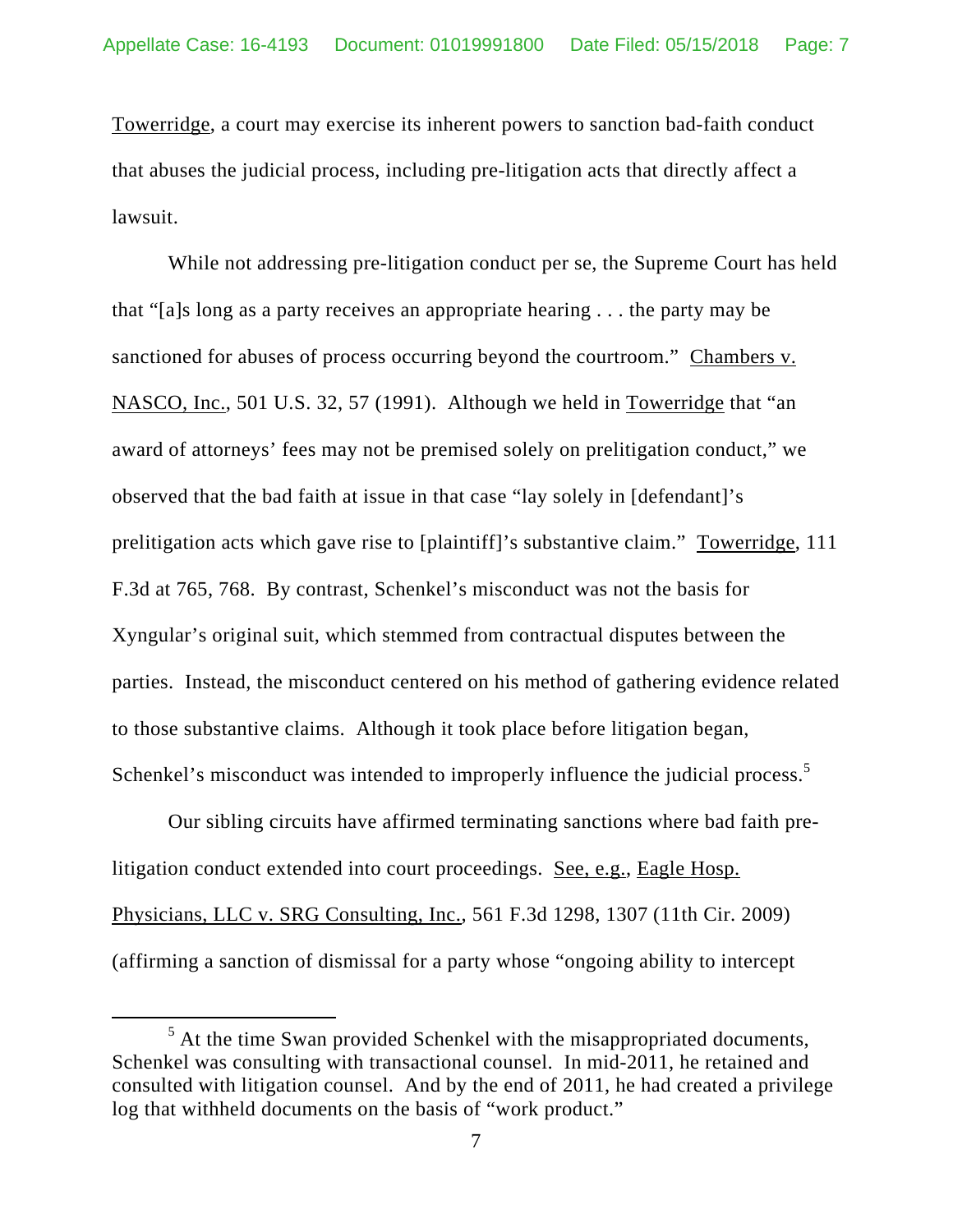confidential and privileged emails" both before and during litigation would make adjudication of his claims untenable); Jackson v. Microsoft Corp., 78 F. App'x 588, 589 (9th Cir. 2003) (unpublished) (affirming a terminating sanction for a party's prelitigation receipt of privileged information because defendant "would be unfairly prejudiced were the case to go forward").

#### **III**

Schenkel argues that the district court, when selecting a sanction, abused its discretion because it improperly applied the factors articulated in Ehrenhaus v. Reynolds, 965 F.2d 916 (10th Cir. 1992), and the clear-and-convincing-evidence standard. "[O]utright dismissal of a lawsuit . . . is a particularly severe sanction, yet is within the court's discretion." Chambers, 501 U.S. at 45. In Ehrenhaus, we established five factors that district courts should consider before imposing dismissal as a sanction:

(1) the degree of actual prejudice to the defendant; (2) the amount of interference with the judicial process;  $\ldots$  (3) the culpability of the litigant,  $\ldots$ ; (4) whether the court warned the party in advance that dismissal of the action would be a likely sanction for noncompliance, ...; and (5) the efficacy of lesser sanctions.

Ehrenhaus, 965 F.2d at 921 (quotation and citations omitted).

We have additionally held that, "[b]ecause dismissal is such a harsh sanction, it is appropriate only in cases of willfulness, bad faith, or some fault." Chavez v. City of Albuquerque, 402 F.3d 1039, 1044 (10th Cir. 2005) (quotation and brackets omitted). And although our circuit has no precedent precisely on point, persuasive authority from our sibling circuits indicates that a clear and convincing standard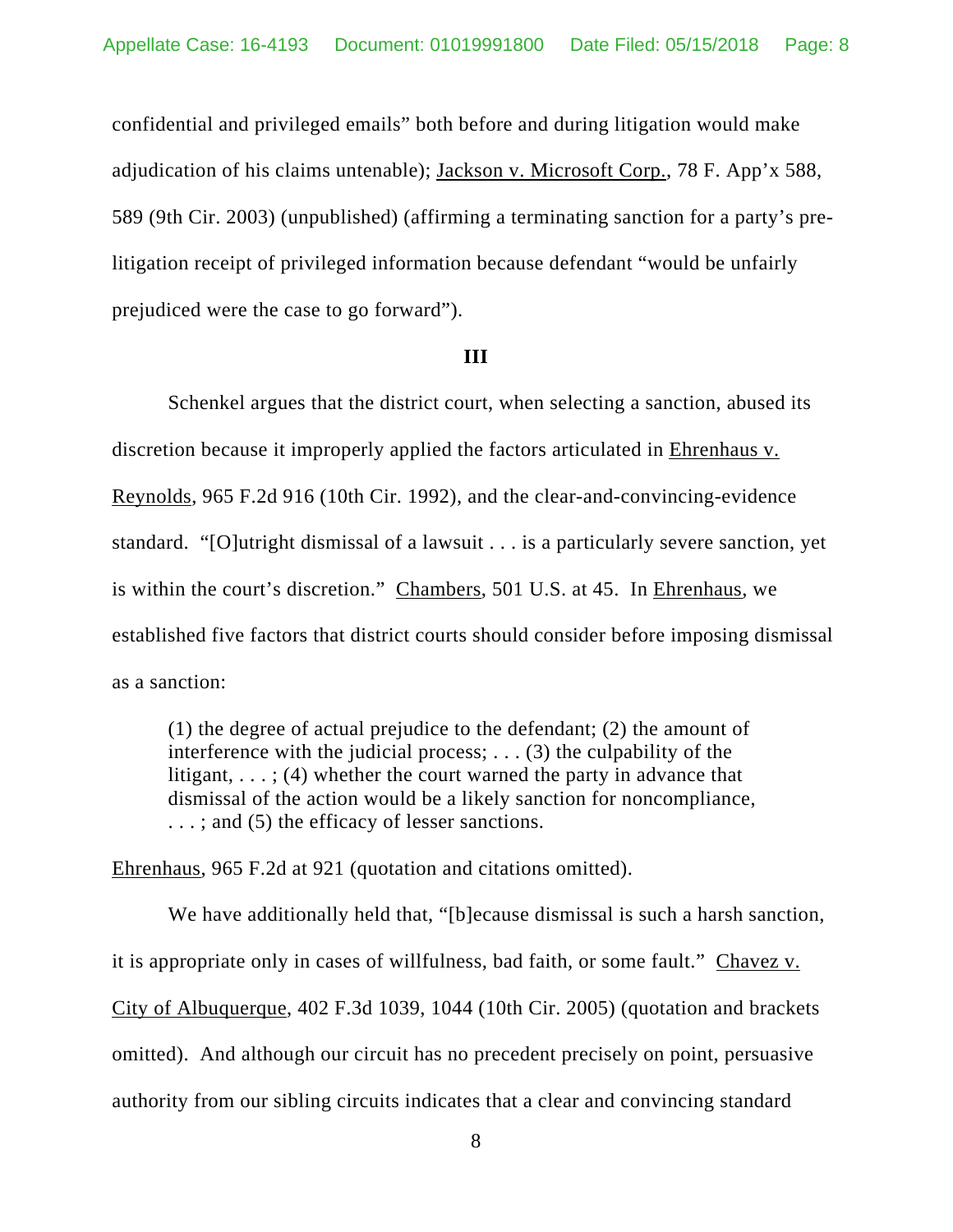applies. See Maynard v. Nygren, 372 F.3d 890, 891 (7th Cir. 2004); Shepherd v. Am. Broadcasting Cos., Inc., 62 F.3d 1469, 1472 (D.C. Cir. 1995); Aoude v. Mobil Oil Corp., 892 F.2d 1115, 1118 (1st Cir. 1989). We therefore apply the same standard to this case.

Schenkel contends the record lacks clear and convincing evidence that any document he received was confidential, privileged, or contained trade secrets. This argument misapprehends the district court's reasoning in imposing sanctions. Although the district court concluded that the documents comprised internal files such as board meeting minutes and employees' personal information, the inquiry that was essential to the imposition of sanctions was not whether the documents were confidential, privileged, or trade secrets—but rather, whether Schenkel acted willfully, in bad faith, and with fault in a way that abused the judicial process in collecting them. In concluding that he did so, the district court noted that Schenkel did not attempt to use the proper procedures for a shareholder to inspect corporate records, that he did so anticipating litigation, and that he gathered documents that belonged not only to Xyngular but also to his other potential opponents in this litigation. We hold that the district court did not err in concluding that this amounted to clear and convincing evidence of Schenkel's bad faith. See Archibeque v. Atchison, Topeka & Santa Fe Ry. Co., 70 F.3d 1172, 1174 (10th Cir. 1995) (concluding that a litigant exhibited bad faith warranting dismissal of her claims by deliberately "fail[ing] to cooperate in the discovery process").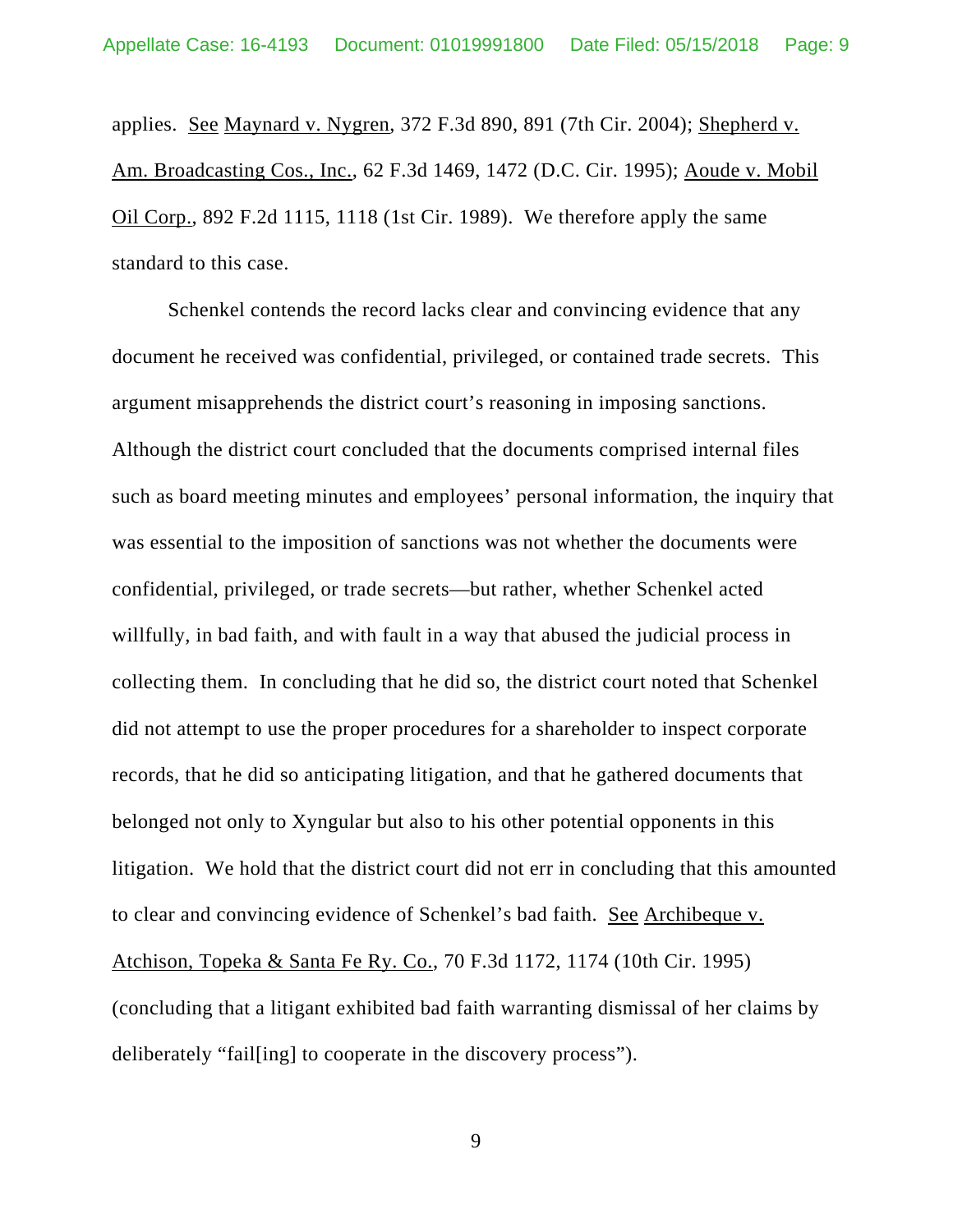We further hold that the district court permissibly applied the Ehrenhaus factors in determining that terminating sanctions were appropriate. First, in measuring "the degree of actual prejudice to the opposing party," LaFleur, 342 F.3d at 1151, the court noted that Schenkel collected over three hundred documents, that Xyngular and the other parties could not identify the documents that he collected, and that some of the documents contained personal information about Xyngular employees. Although some of the documents may have been subject to discovery, the district court noted that Schenkel's actions amounted to a circumvention of the discovery process and its built-in protections for parties' interests. The district court did not conclude that any of the documents were privileged, but it did note that Schenkel's actions deprived the parties of the right to argue that they were before disclosing them in the course of litigation. It also observed that Schenkel's actions led the parties to expend significant time and resources resolving the issue of the misappropriated documents.

Second, Schenkel's actions amounted to a substantial "interference with the judicial process," LaFleur, 342 F.3d at 1151, because he had, in anticipation of pursuing legal remedies, opted out of the proper discovery procedures. Schenkel bypassed the judicial process while nevertheless seeking to take advantage of it. As for the third factor—the question of Schenkel's culpability—the district court repeated its conclusion that he had acted with willfulness, bad faith, and fault, and that he "made a calculated decision to obtain the documents for strategic use in litigation."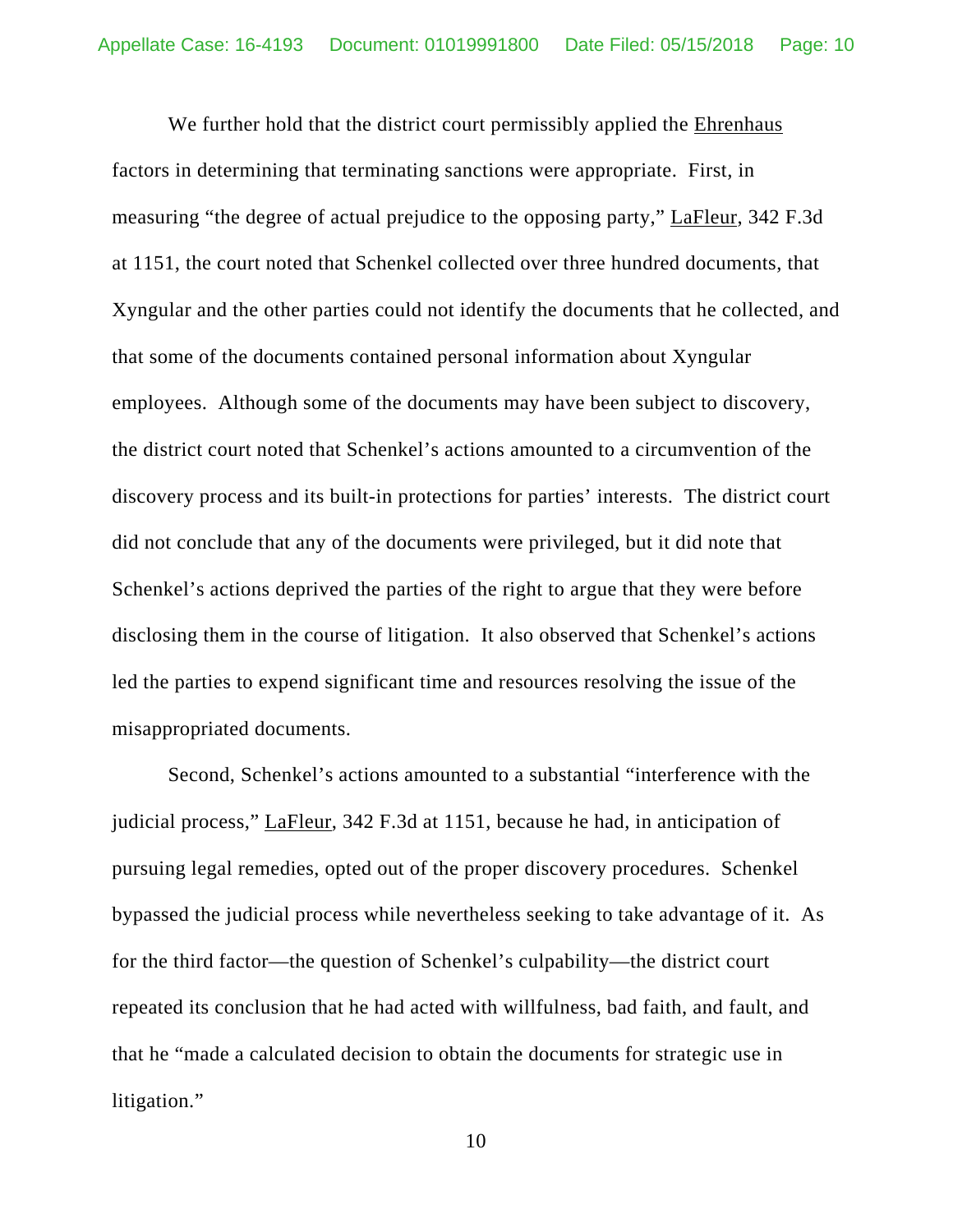The fourth factor asks "whether the litigant was warned in advance that dismissal was a likely sanction." LaFleur, 342 F.3d at 1151. The district court observed that it did not have an opportunity to warn Schenkel before he received the documents, but observed that this factor was not dispositive. See Rogers v. Andrus Transp. Servs., 502 F.3d 1147, 1152 (10th Cir. 2007) (noting that a warning under the fourth Ehrenhaus factor "is not a sine qua non for dismissal" (italics omitted)). Schenkel now argues that the district court erred in dismissing his claims without prior warning. He contends that, although some courts have imposed terminating sanctions without a warning, those cases did not involve pre-litigation misconduct. Schenkel does not, however, cite any authority holding that terminating sanctions in a case like this one necessarily require prior warning. We decline to hold that Ehrenhaus dictates such a result.

Finally, the district court addressed the question of whether lesser sanctions would be effective. In its analysis, the court reiterated the prejudice to the parties that resulted from Schenkel's circumvention of the discovery process, and noted that any sanction short of dismissal would incentivize future litigants to similarly misappropriate documents in anticipation of litigation. It concluded that dismissal was the least severe sanction that would effectively cure the prejudice, deter future misconduct, and punish Schenkel's wrongdoing. Schenkel argues that the district court erred in declining to impose a lesser sanction, describing the sanction he received as unprecedented. But Schenkel never argued before the district court that lesser alternative sanctions would be appropriate; he instead insisted that his conduct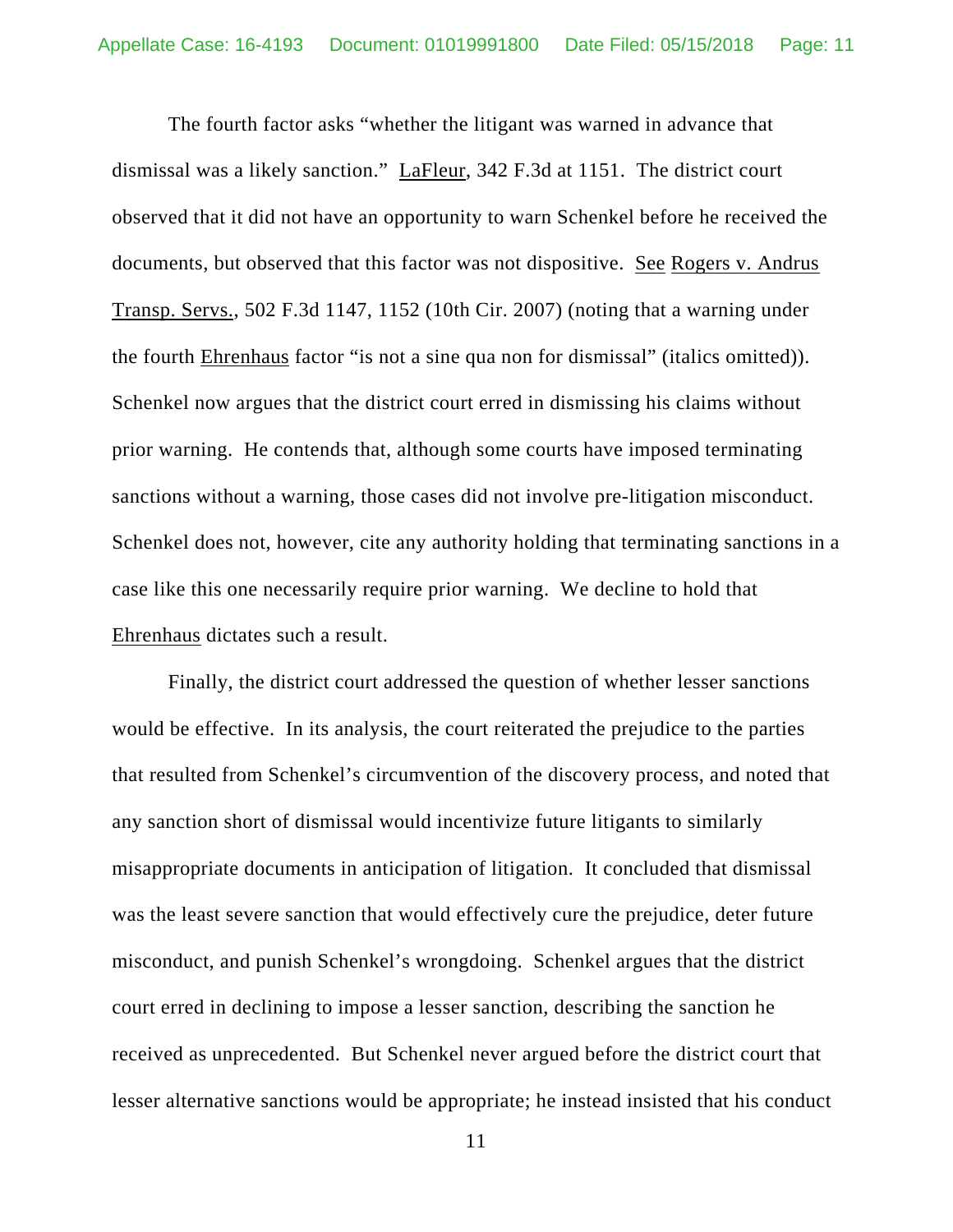was not improper at all and therefore warranted no sanction. "Absent extraordinary circumstances, we will not consider arguments raised for the first time on appeal." Turner v. Pub. Serv. Co. of Colo., 563 F.3d 1136, 1143 (10th Cir. 2009).

The imposition of sanctions is one of many matters within a trial court's broad discretion, and we reverse only when that discretion has been abused. LaFleur, 342 F.3d at 1149. In this case, the district court carefully analyzed the evidence and the parties' arguments. We do not discern any abuse of discretion in the district court's analysis.

**IV** 

#### **AFFIRMED.**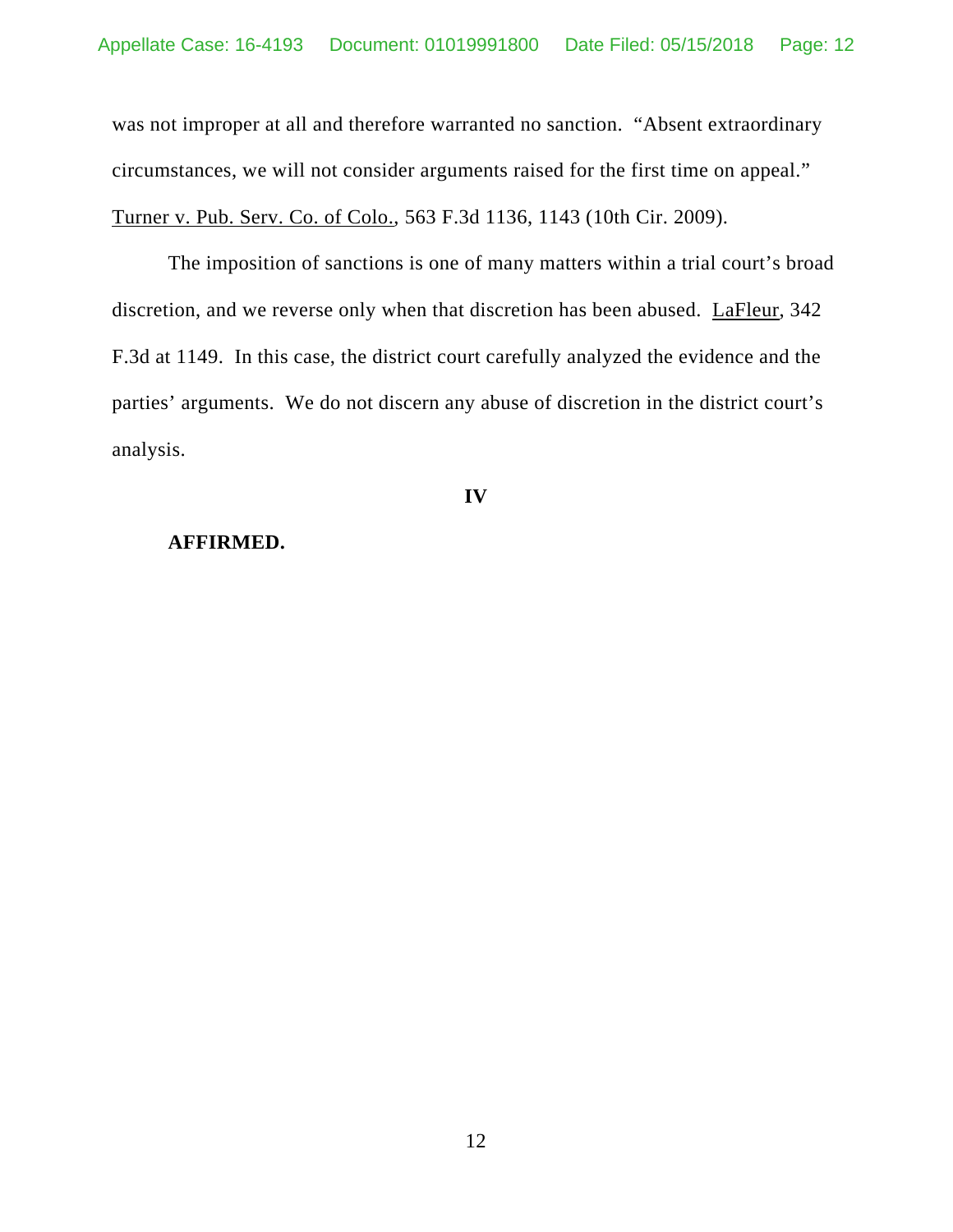### **UNITED STATES COURT OF APPEALS FOR THE TENTH CIRCUIT OFFICE OF THE CLERK**

Byron White United States Courthouse 1823 Stout Street Denver, Colorado 80257 (303) 844-3157

Elisabeth A. Shumaker Clerk of Court

May 15, 2018

Chris Wolpert Chief Deputy Clerk

Mrs. Mary Anne Wood Mr. Stephen Q. Wood Wood Balmforth LLC 60 East South Temple, Suite 500 Salt Lake City, UT 84111

# **RE: 16-4193, Xyngular v. Schenkel, et al** Dist/Ag docket: 2:12-CV-00876-RJS-PMW

Dear Counsel:

Enclosed is a copy of the opinion of the court issued today in this matter. The court has entered judgment on the docket pursuant to Fed. R. App. P. Rule 36.

Pursuant to Fed. R. App. P. Rule 40, any petition for rehearing must be filed within 14 days after entry of judgment. Please note, however, that if the appeal is a civil case in which the United States or its officer or agency is a party, any petition for rehearing must be filed within 45 days after entry of judgment. Parties should consult both the Federal Rules and local rules of this court with regard to applicable standards and requirements. In particular, petitions for rehearing may not exceed 15 pages in length, and no answer is permitted unless the court enters an order requiring a response. If requesting rehearing en banc, the requesting party must file 6 paper copies with the clerk, in addition to satisfying all Electronic Case Filing requirements. *See* Fed. R. App. P. Rules 35 and 40, and 10th Cir. R. 35 and 40 for further information governing petitions for rehearing.